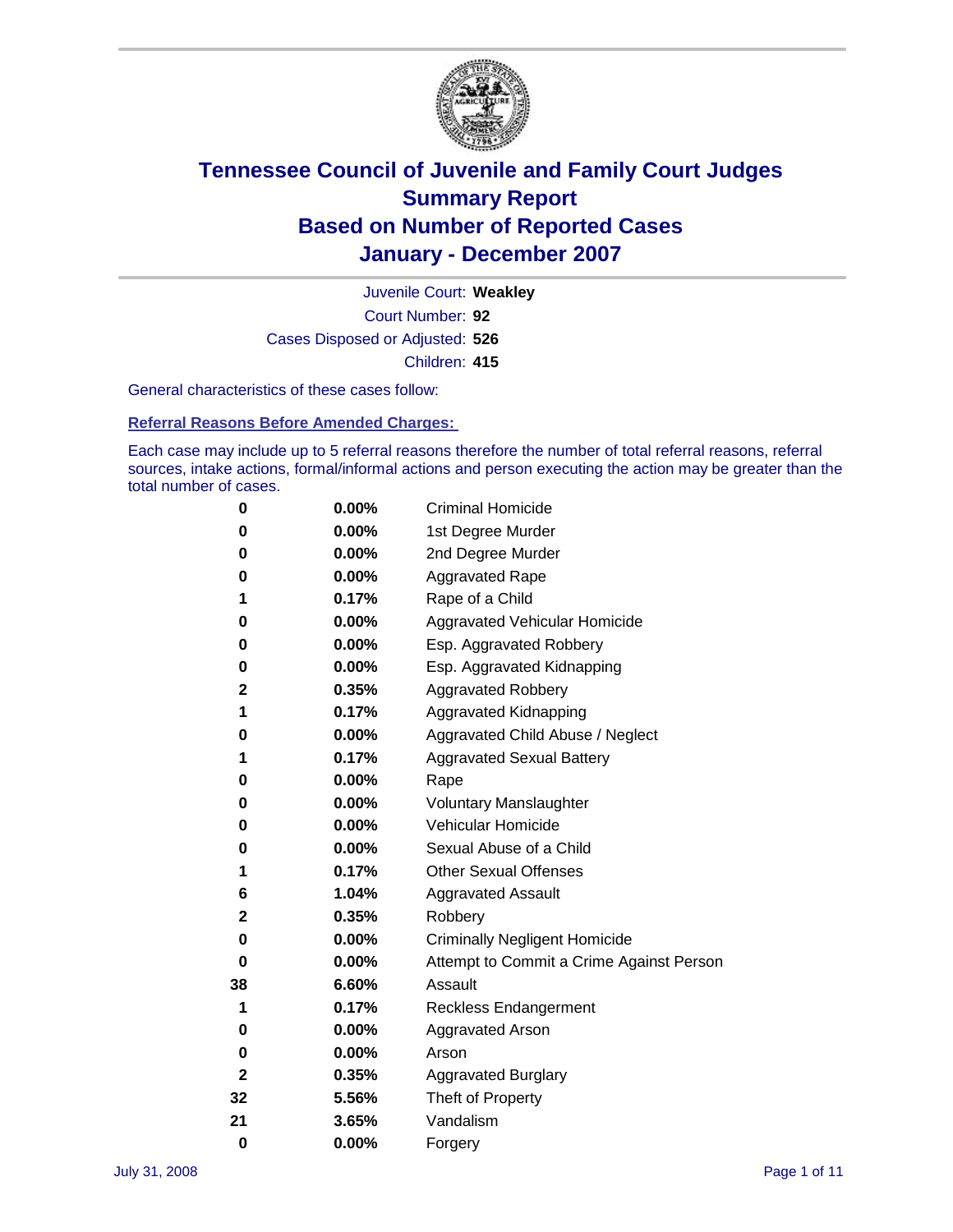

Court Number: **92** Juvenile Court: **Weakley** Cases Disposed or Adjusted: **526** Children: **415**

#### **Referral Reasons Before Amended Charges:**

Each case may include up to 5 referral reasons therefore the number of total referral reasons, referral sources, intake actions, formal/informal actions and person executing the action may be greater than the total number of cases.

| $\boldsymbol{0}$ | 0.00%    | <b>Worthless Checks</b>                                     |
|------------------|----------|-------------------------------------------------------------|
| $\mathbf{2}$     | 0.35%    | Illegal Possession / Fraudulent Use of Credit / Debit Cards |
| 8                | 1.39%    | <b>Burglary</b>                                             |
| 3                | 0.52%    | Unauthorized Use of a Vehicle                               |
| 0                | 0.00%    | <b>Cruelty to Animals</b>                                   |
| 0                | 0.00%    | Sale of Controlled Substances                               |
| 2                | 0.35%    | <b>Other Drug Offenses</b>                                  |
| 11               | 1.91%    | <b>Possession of Controlled Substances</b>                  |
| $\mathbf{2}$     | 0.35%    | <b>Criminal Attempt</b>                                     |
| 3                | 0.52%    | Carrying Weapons on School Property                         |
| 0                | 0.00%    | Unlawful Carrying / Possession of a Weapon                  |
| 2                | 0.35%    | <b>Evading Arrest</b>                                       |
| 0                | 0.00%    | Escape                                                      |
| 3                | 0.52%    | Driving Under Influence (DUI)                               |
| 25               | 4.34%    | Possession / Consumption of Alcohol                         |
| 0                | 0.00%    | Resisting Stop, Frisk, Halt, Arrest or Search               |
| 0                | 0.00%    | <b>Aggravated Criminal Trespass</b>                         |
| 9                | 1.56%    | Harassment                                                  |
| 0                | 0.00%    | Failure to Appear                                           |
| 2                | 0.35%    | Filing a False Police Report                                |
| 3                | 0.52%    | Criminal Impersonation                                      |
| 11               | 1.91%    | <b>Disorderly Conduct</b>                                   |
| 6                | 1.04%    | <b>Criminal Trespass</b>                                    |
| 1                | 0.17%    | <b>Public Intoxication</b>                                  |
| 0                | 0.00%    | Gambling                                                    |
| 18               | 3.13%    | Traffic                                                     |
| 1                | 0.17%    | Local Ordinances                                            |
| 0                | 0.00%    | Violation of Wildlife Regulations                           |
| 0                | $0.00\%$ | Contempt of Court                                           |
| 17               | 2.95%    | Violation of Probation                                      |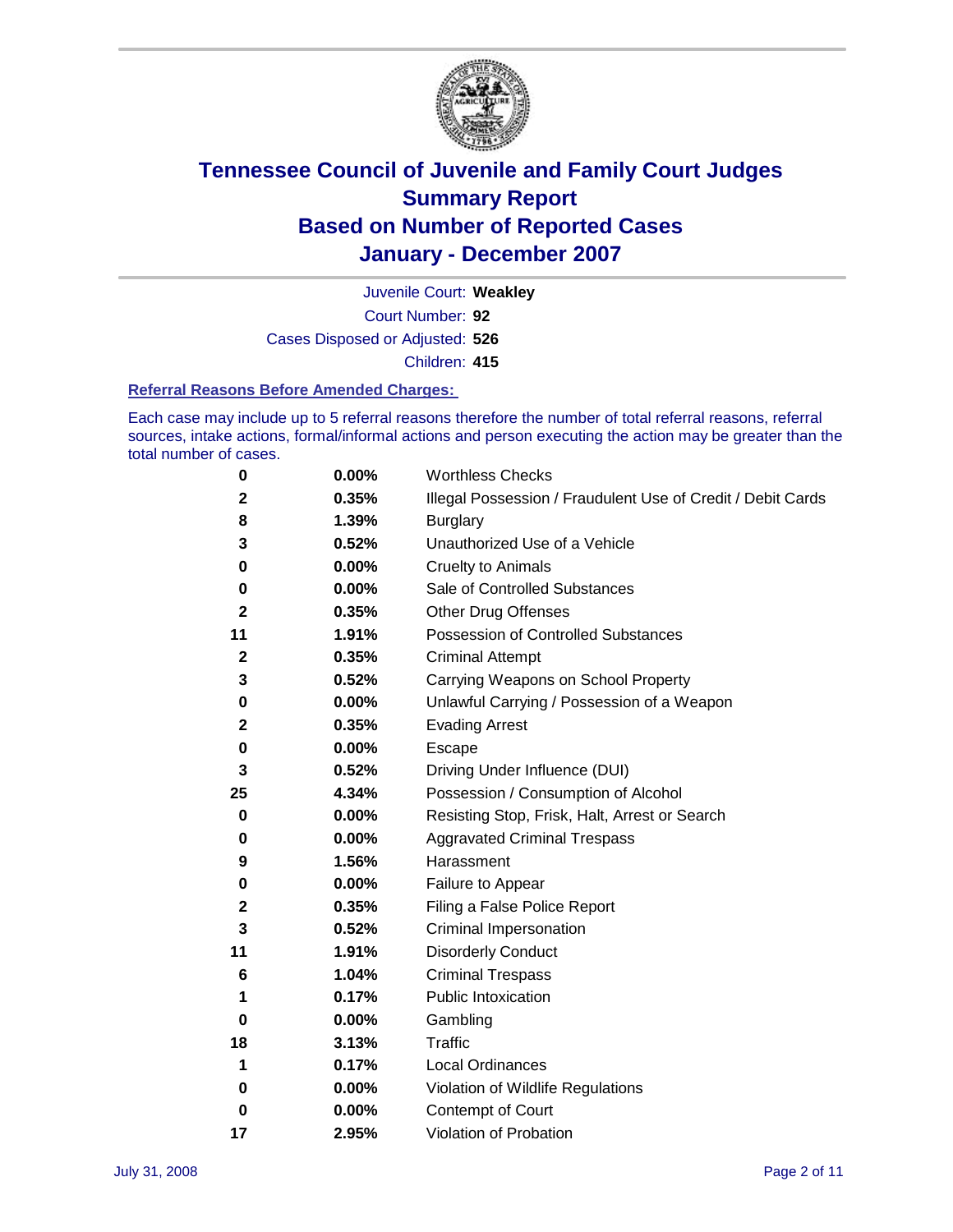

Court Number: **92** Juvenile Court: **Weakley** Cases Disposed or Adjusted: **526** Children: **415**

#### **Referral Reasons Before Amended Charges:**

Each case may include up to 5 referral reasons therefore the number of total referral reasons, referral sources, intake actions, formal/informal actions and person executing the action may be greater than the total number of cases.

| 576          | 100.00%  | <b>Total Referrals</b>                |
|--------------|----------|---------------------------------------|
| 14           | 2.43%    | Other                                 |
| 0            | 0.00%    | <b>Consent to Marry</b>               |
| $\mathbf 2$  | 0.35%    | <b>Request for Medical Treatment</b>  |
| 0            | $0.00\%$ | <b>Child Support</b>                  |
| 3            | 0.52%    | Paternity / Legitimation              |
| 11           | 1.91%    | Visitation                            |
| 22           | 3.82%    | Custody                               |
| 0            | 0.00%    | <b>Foster Care Review</b>             |
| 0            | $0.00\%$ | <b>Administrative Review</b>          |
| 40           | 6.94%    | <b>Judicial Review</b>                |
| 0            | 0.00%    | Violation of Informal Adjustment      |
| 0            | 0.00%    | Violation of Pretrial Diversion       |
| 5            | 0.87%    | <b>Termination of Parental Rights</b> |
| 87           | 15.10%   | Dependency / Neglect                  |
| $\mathbf{2}$ | 0.35%    | <b>Physically Abused Child</b>        |
| 0            | 0.00%    | <b>Sexually Abused Child</b>          |
| 5            | 0.87%    | <b>Violation of Curfew</b>            |
| $\mathbf 0$  | 0.00%    | Violation of a Valid Court Order      |
| 16           | 2.78%    | Possession of Tobacco Products        |
| $\mathbf 0$  | 0.00%    | Out-of-State Runaway                  |
| 16           | 2.78%    | In-State Runaway                      |
| 112          | 19.44%   | Truancy                               |
| 4            | 0.69%    | Unruly Behavior                       |
| 0            | 0.00%    | Violation of Aftercare                |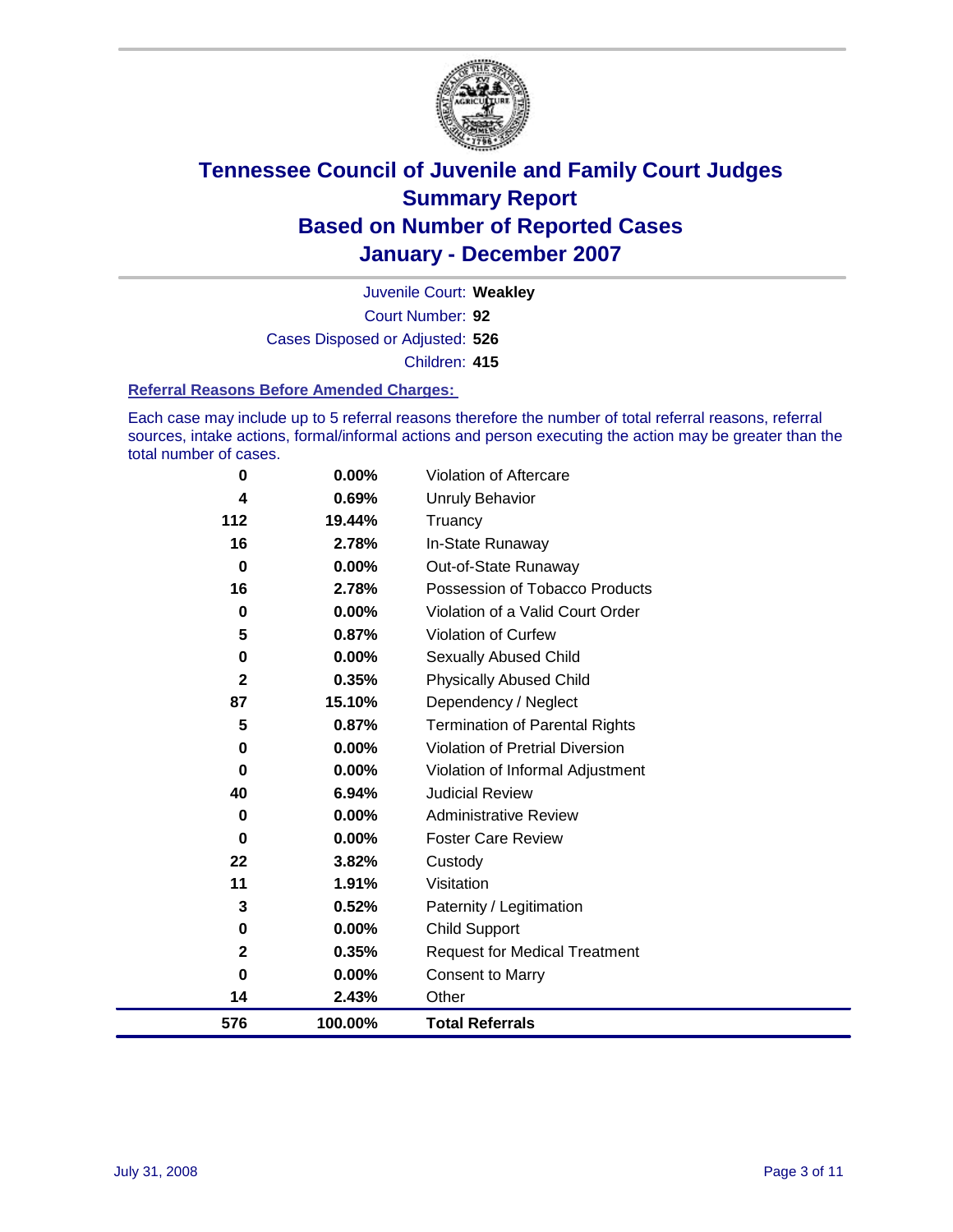

|                            |                                 | Juvenile Court: Weakley           |  |  |  |
|----------------------------|---------------------------------|-----------------------------------|--|--|--|
| Court Number: 92           |                                 |                                   |  |  |  |
|                            | Cases Disposed or Adjusted: 526 |                                   |  |  |  |
|                            |                                 | Children: 415                     |  |  |  |
| <b>Referral Sources: 1</b> |                                 |                                   |  |  |  |
| 221                        | 38.37%                          | Law Enforcement                   |  |  |  |
| 37                         | 6.42%                           | Parents                           |  |  |  |
| 13                         | 2.26%                           | <b>Relatives</b>                  |  |  |  |
| 13                         | 2.26%                           | Self                              |  |  |  |
| 123                        | 21.35%                          | School                            |  |  |  |
| $\bf{0}$                   | $0.00\%$                        | <b>CSA</b>                        |  |  |  |
| 129                        | 22.40%                          | <b>DCS</b>                        |  |  |  |
| $\bf{0}$                   | $0.00\%$                        | <b>Other State Department</b>     |  |  |  |
| 1                          | 0.17%                           | <b>District Attorney's Office</b> |  |  |  |
| 24                         | 4.17%                           | <b>Court Staff</b>                |  |  |  |
| $\bf{0}$                   | 0.00%                           | Social Agency                     |  |  |  |
| 0                          | 0.00%                           | <b>Other Court</b>                |  |  |  |
| $\mathbf 2$                | 0.35%                           | Victim                            |  |  |  |
| $\mathbf{2}$               | 0.35%                           | Child & Parent                    |  |  |  |
| 0                          | 0.00%                           | Hospital                          |  |  |  |
| 1                          | 0.17%                           | Unknown                           |  |  |  |
| 10                         | 1.74%                           | Other                             |  |  |  |
| 576                        | 100.00%                         | <b>Total Referral Sources</b>     |  |  |  |

### **Age of Child at Referral: 2**

| 415 | 100.00%    | <b>Total Child Count</b> |
|-----|------------|--------------------------|
|     | 0.00%<br>0 | Unknown / Not Reported   |
|     | 0<br>0.00% | Ages 19 and Over         |
| 64  | 15.42%     | Ages 17 through 18       |
| 86  | 20.72%     | Ages 15 through 16       |
| 53  | 12.77%     | Ages 13 through 14       |
| 27  | 6.51%      | Ages 11 through 12       |
| 185 | 44.58%     | Ages 10 and Under        |
|     |            |                          |

<sup>1</sup> If different than number of Referral Reasons (576), verify accuracy of your court's data.

One child could be counted in multiple categories, verify accuracy of your court's data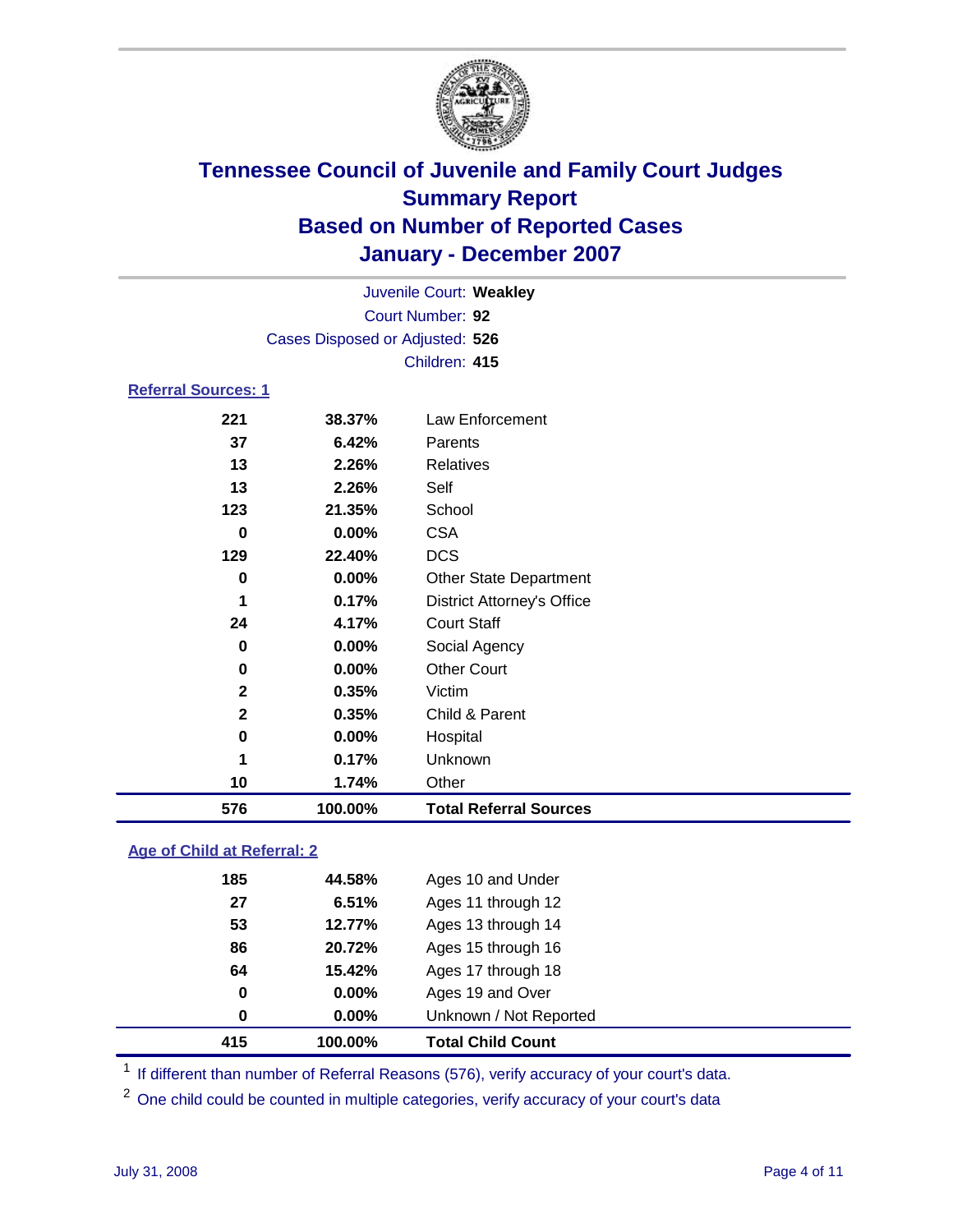

| Juvenile Court: Weakley                 |                                 |                          |  |  |  |
|-----------------------------------------|---------------------------------|--------------------------|--|--|--|
|                                         | Court Number: 92                |                          |  |  |  |
|                                         | Cases Disposed or Adjusted: 526 |                          |  |  |  |
|                                         |                                 | Children: 415            |  |  |  |
| Sex of Child: 1                         |                                 |                          |  |  |  |
| 253                                     | 60.96%                          | Male                     |  |  |  |
| 161                                     | 38.80%                          | Female                   |  |  |  |
| 1                                       | 0.24%                           | Unknown                  |  |  |  |
| 415                                     | 100.00%                         | <b>Total Child Count</b> |  |  |  |
| Race of Child: 1                        |                                 |                          |  |  |  |
| 332                                     | 80.00%                          | White                    |  |  |  |
| 58                                      | 13.98%                          | African American         |  |  |  |
| $\bf{0}$                                | 0.00%                           | Native American          |  |  |  |
| $\mathbf{2}$                            | 0.48%                           | Asian                    |  |  |  |
| 3                                       | 0.72%                           | Mixed                    |  |  |  |
| 20                                      | 4.82%                           | Unknown                  |  |  |  |
| 415                                     | 100.00%                         | <b>Total Child Count</b> |  |  |  |
| <b>Hispanic Origin: 1</b>               |                                 |                          |  |  |  |
| 12                                      | 2.89%                           | Yes                      |  |  |  |
| 287                                     | 69.16%                          | <b>No</b>                |  |  |  |
| 116                                     | 27.95%                          | Unknown                  |  |  |  |
| 415                                     | 100.00%                         | <b>Total Child Count</b> |  |  |  |
| <b>School Enrollment of Children: 1</b> |                                 |                          |  |  |  |
| 311                                     | 74.94%                          | Yes                      |  |  |  |
| 73                                      | 17.59%                          | <b>No</b>                |  |  |  |
| 31                                      | 7.47%                           | Unknown                  |  |  |  |
| 415                                     | 100.00%                         | <b>Total Child Count</b> |  |  |  |

One child could be counted in multiple categories, verify accuracy of your court's data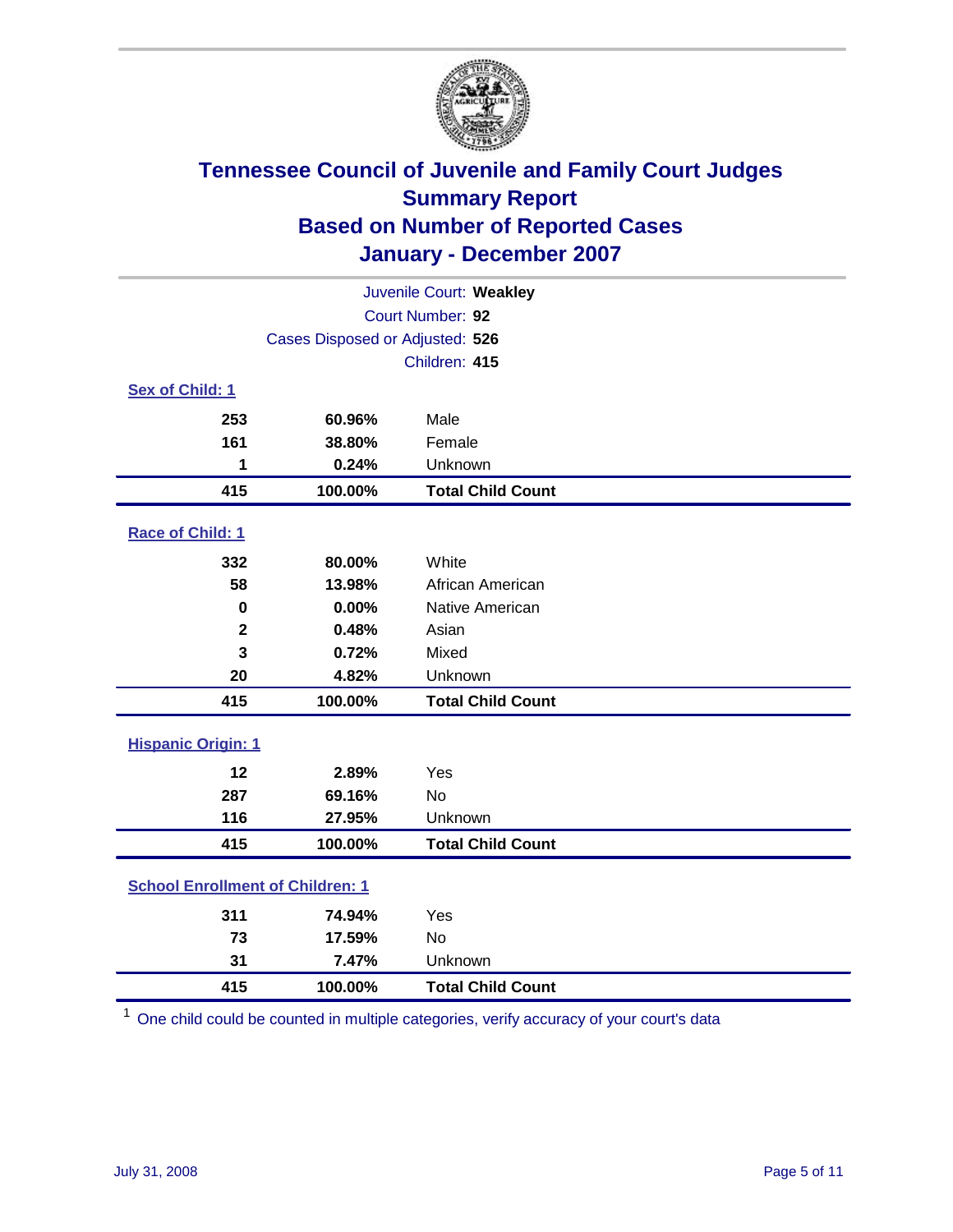

Court Number: **92** Juvenile Court: **Weakley** Cases Disposed or Adjusted: **526** Children: **415**

#### **Living Arrangement of Child at Time of Referral: 1**

| 415 | 100.00%  | <b>Total Child Count</b>     |
|-----|----------|------------------------------|
| 2   | 0.48%    | Other                        |
| 10  | 2.41%    | Unknown                      |
| 1   | 0.24%    | Independent                  |
| 0   | $0.00\%$ | In an Institution            |
| 1   | 0.24%    | In a Residential Center      |
| 0   | 0.00%    | In a Group Home              |
| 11  | 2.65%    | With Foster Family           |
| 1   | 0.24%    | <b>With Adoptive Parents</b> |
| 61  | 14.70%   | <b>With Relatives</b>        |
| 50  | 12.05%   | With Father                  |
| 181 | 43.61%   | With Mother                  |
| 11  | 2.65%    | With Mother and Stepfather   |
| 2   | 0.48%    | With Father and Stepmother   |
| 84  | 20.24%   | With Both Biological Parents |

#### **Type of Detention: 2**

| 526 | 100.00%               | <b>Total Detention Count</b> |
|-----|-----------------------|------------------------------|
|     | 0.38%<br>$\mathbf{2}$ | Other                        |
| 499 | 94.87%                | Does Not Apply               |
|     | 6<br>1.14%            | Unknown                      |
|     | 1.33%<br>7            | <b>Psychiatric Hospital</b>  |
|     | 0.38%<br>$\mathbf{2}$ | Jail - No Separation         |
|     | 0.00%<br>0            | Jail - Partial Separation    |
|     | 0.00%<br>0            | Jail - Complete Separation   |
|     | 1.33%<br>7            | Juvenile Detention Facility  |
|     | 3<br>0.57%            | Non-Secure Placement         |
|     |                       |                              |

<sup>1</sup> One child could be counted in multiple categories, verify accuracy of your court's data

<sup>2</sup> If different than number of Cases (526) verify accuracy of your court's data.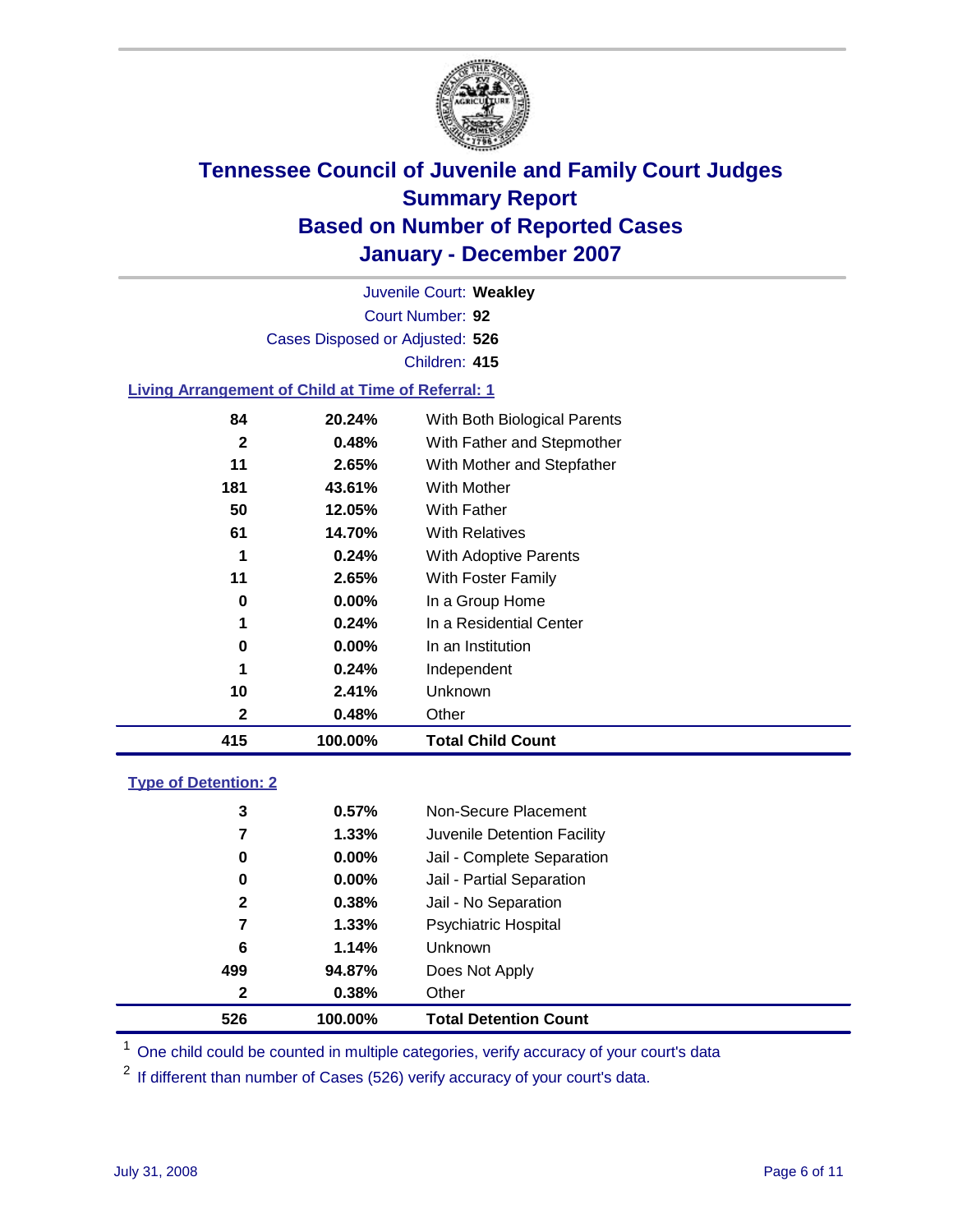

|                                                    | Juvenile Court: Weakley         |                                      |  |  |  |
|----------------------------------------------------|---------------------------------|--------------------------------------|--|--|--|
|                                                    | Court Number: 92                |                                      |  |  |  |
|                                                    | Cases Disposed or Adjusted: 526 |                                      |  |  |  |
|                                                    |                                 | Children: 415                        |  |  |  |
| <b>Placement After Secure Detention Hearing: 1</b> |                                 |                                      |  |  |  |
| $\overline{7}$                                     | 1.33%                           | Returned to Prior Living Arrangement |  |  |  |
| $\mathbf{2}$                                       | 0.38%                           | Juvenile Detention Facility          |  |  |  |
| 1                                                  | 0.19%                           | Jail                                 |  |  |  |
| 0                                                  | 0.00%                           | Shelter / Group Home                 |  |  |  |
| $\mathbf 2$                                        | 0.38%                           | <b>Foster Family Home</b>            |  |  |  |
| $\mathbf{2}$                                       | 0.38%                           | Psychiatric Hospital                 |  |  |  |
| 15                                                 | 2.85%                           | Unknown / Not Reported               |  |  |  |
| 497                                                | 94.49%                          | Does Not Apply                       |  |  |  |
| $\mathbf 0$                                        | 0.00%                           | Other                                |  |  |  |
| 526                                                | 100.00%                         | <b>Total Placement Count</b>         |  |  |  |
| <b>Intake Actions: 2</b>                           |                                 |                                      |  |  |  |
|                                                    |                                 |                                      |  |  |  |
| 513                                                | 89.06%                          | <b>Petition Filed</b>                |  |  |  |
| 5                                                  | 0.87%                           | <b>Motion Filed</b>                  |  |  |  |
| 11                                                 | 1.91%                           | <b>Citation Processed</b>            |  |  |  |
| $\bf{0}$                                           | 0.00%                           | Notification of Paternity Processed  |  |  |  |
| 42                                                 | 7.29%                           | Scheduling of Judicial Review        |  |  |  |
| $\bf{0}$                                           | 0.00%                           | Scheduling of Administrative Review  |  |  |  |
| 0                                                  | 0.00%                           | Scheduling of Foster Care Review     |  |  |  |
| $\mathbf 2$                                        | 0.35%                           | Unknown                              |  |  |  |
| 1                                                  | 0.17%                           | Does Not Apply                       |  |  |  |
| $\mathbf 2$                                        | 0.35%                           | Other                                |  |  |  |
| 576                                                | 100.00%                         | <b>Total Intake Count</b>            |  |  |  |

<sup>1</sup> If different than number of Cases (526) verify accuracy of your court's data.

<sup>2</sup> If different than number of Referral Reasons (576), verify accuracy of your court's data.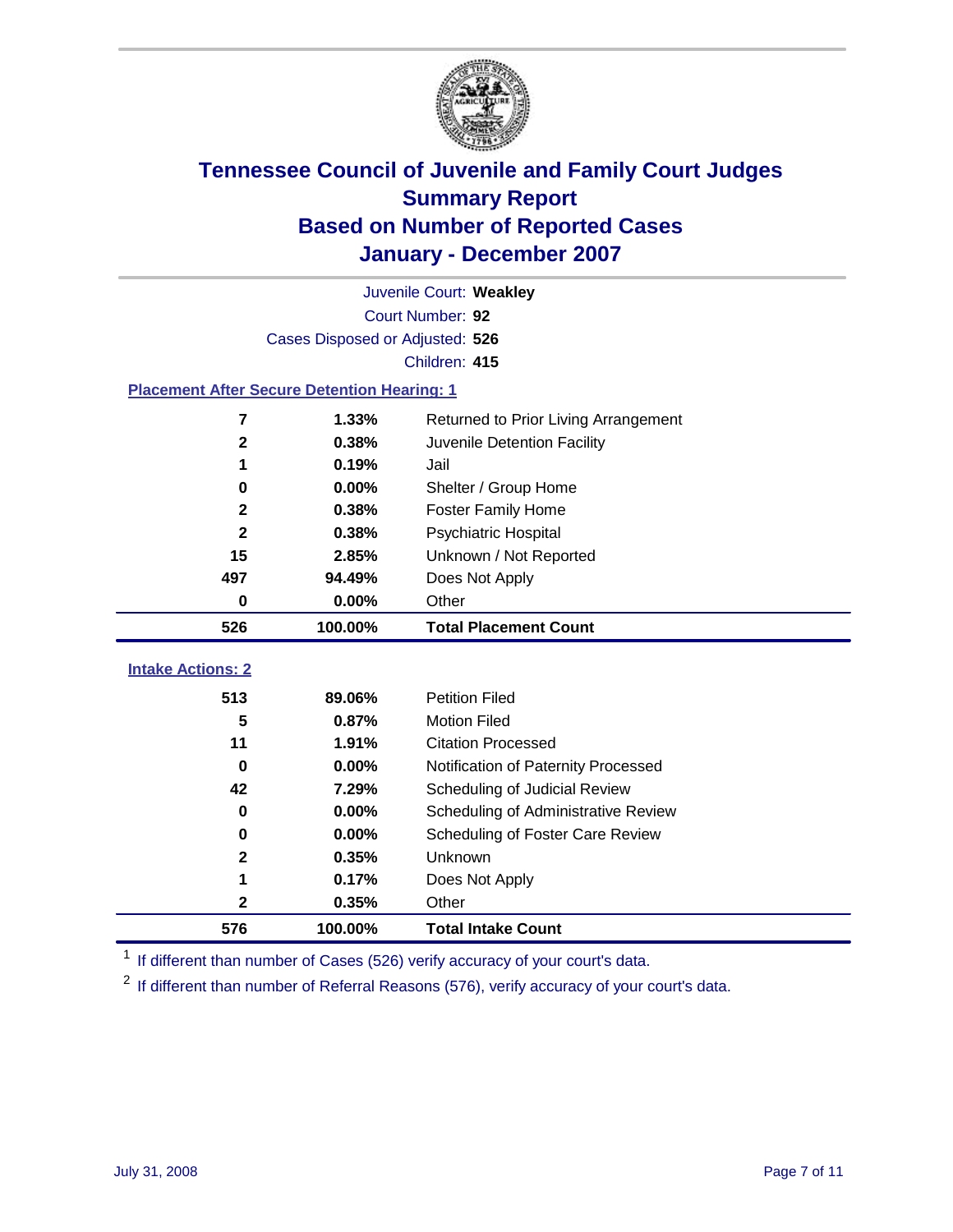

Court Number: **92** Juvenile Court: **Weakley** Cases Disposed or Adjusted: **526** Children: **415**

#### **Last Grade Completed by Child: 1**

| 415            | 100.00% | <b>Total Child Count</b> |
|----------------|---------|--------------------------|
| $\bf{0}$       | 0.00%   | Other                    |
| 77             | 18.55%  | Unknown                  |
| 64             | 15.42%  | Never Attended School    |
| 1              | 0.24%   | Graduated                |
| $\overline{7}$ | 1.69%   | <b>GED</b>               |
| $\pmb{0}$      | 0.00%   | Non-Graded Special Ed    |
| $\mathbf 2$    | 0.48%   | 12th Grade               |
| 35             | 8.43%   | 11th Grade               |
| 30             | 7.23%   | 10th Grade               |
| 30             | 7.23%   | 9th Grade                |
| 28             | 6.75%   | 8th Grade                |
| 21             | 5.06%   | 7th Grade                |
| 17             | 4.10%   | 6th Grade                |
| 8              | 1.93%   | 5th Grade                |
| 7              | 1.69%   | 4th Grade                |
| 9              | 2.17%   | 3rd Grade                |
| 9              | 2.17%   | 2nd Grade                |
| 38             | 9.16%   | 1st Grade                |
| 11             | 2.65%   | Kindergarten             |
| 20             | 4.82%   | Preschool                |
| 1              | 0.24%   | Too Young for School     |

### **Enrolled in Special Education: 1**

| 415 | 100.00%        | <b>Total Child Count</b> |
|-----|----------------|--------------------------|
| 257 | 61.93%         | Unknown                  |
| 144 | 34.70%         | No                       |
|     | $3.37\%$<br>14 | Yes                      |
|     |                |                          |

<sup>1</sup> One child could be counted in multiple categories, verify accuracy of your court's data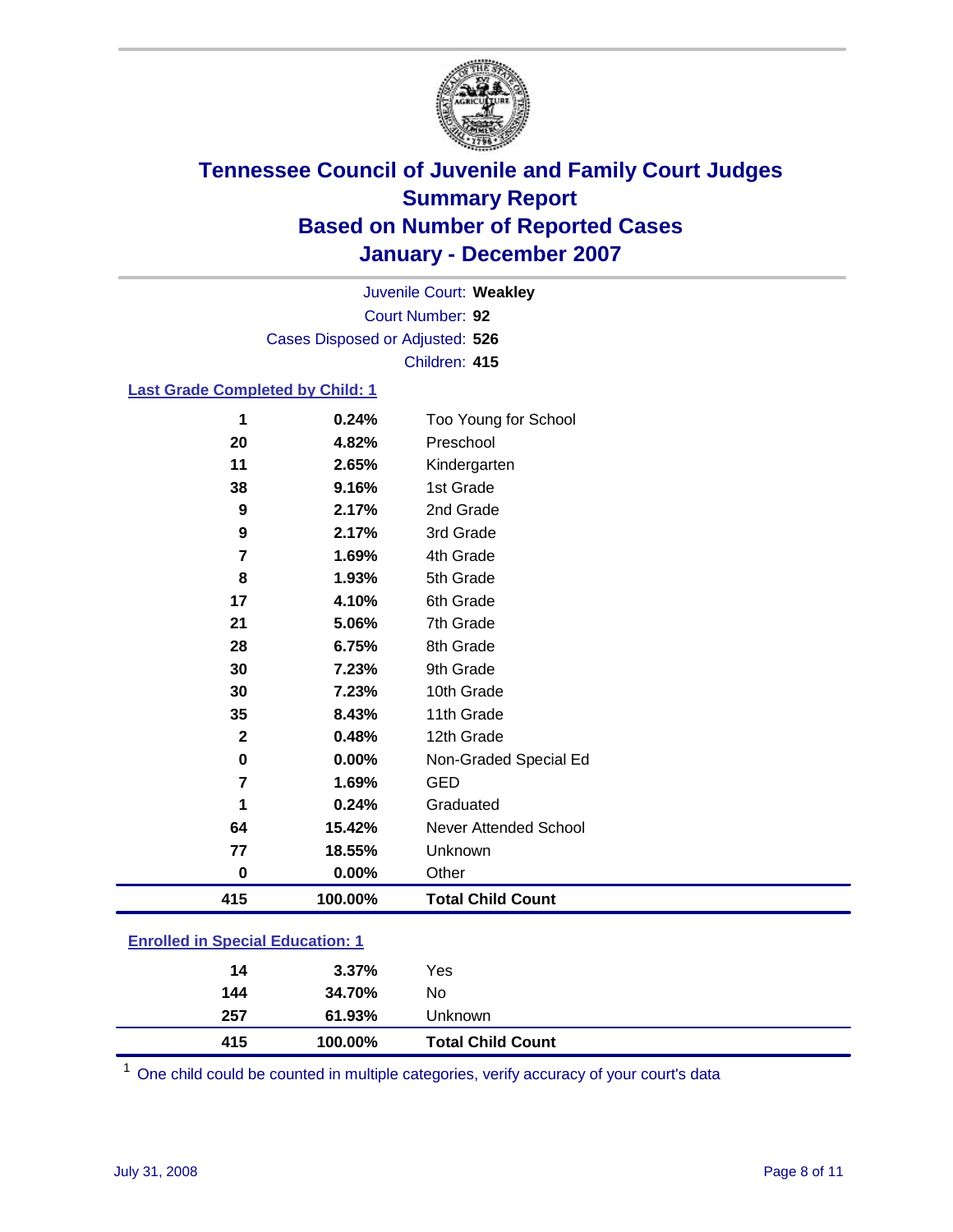

| Juvenile Court: Weakley      |                                 |                           |  |  |  |
|------------------------------|---------------------------------|---------------------------|--|--|--|
|                              | Court Number: 92                |                           |  |  |  |
|                              | Cases Disposed or Adjusted: 526 |                           |  |  |  |
|                              |                                 | Children: 415             |  |  |  |
| <b>Action Executed By: 1</b> |                                 |                           |  |  |  |
| 397                          | 68.92%                          | Judge                     |  |  |  |
| 8                            | 1.39%                           | Referee                   |  |  |  |
| 165                          | 28.65%                          | <b>YSO</b>                |  |  |  |
| 6                            | 1.04%                           | Other                     |  |  |  |
| 0                            | $0.00\%$                        | Unknown / Not Reported    |  |  |  |
| 576                          | 100.00%                         | <b>Total Action Count</b> |  |  |  |

### **Formal / Informal Actions: 1**

| 68  | 11.81%   | Dismissed                                        |
|-----|----------|--------------------------------------------------|
| 0   | 0.00%    | Retired / Nolle Prosequi                         |
| 141 | 24.48%   | <b>Complaint Substantiated Delinquent</b>        |
| 6   | 1.04%    | <b>Complaint Substantiated Status Offender</b>   |
| 70  | 12.15%   | <b>Complaint Substantiated Dependent/Neglect</b> |
| 0   | $0.00\%$ | <b>Complaint Substantiated Abused</b>            |
| 0   | $0.00\%$ | <b>Complaint Substantiated Mentally III</b>      |
| 170 | 29.51%   | Informal Adjustment                              |
| 0   | 0.00%    | <b>Pretrial Diversion</b>                        |
| 1   | 0.17%    | <b>Transfer to Adult Court Hearing</b>           |
| 0   | $0.00\%$ | Charges Cleared by Transfer to Adult Court       |
| 29  | 5.03%    | Special Proceeding                               |
| 56  | 9.72%    | <b>Review Concluded</b>                          |
| 23  | 3.99%    | Case Held Open                                   |
| 12  | 2.08%    | Other                                            |
| 0   | 0.00%    | Unknown / Not Reported                           |
| 576 | 100.00%  | <b>Total Action Count</b>                        |

<sup>1</sup> If different than number of Referral Reasons (576), verify accuracy of your court's data.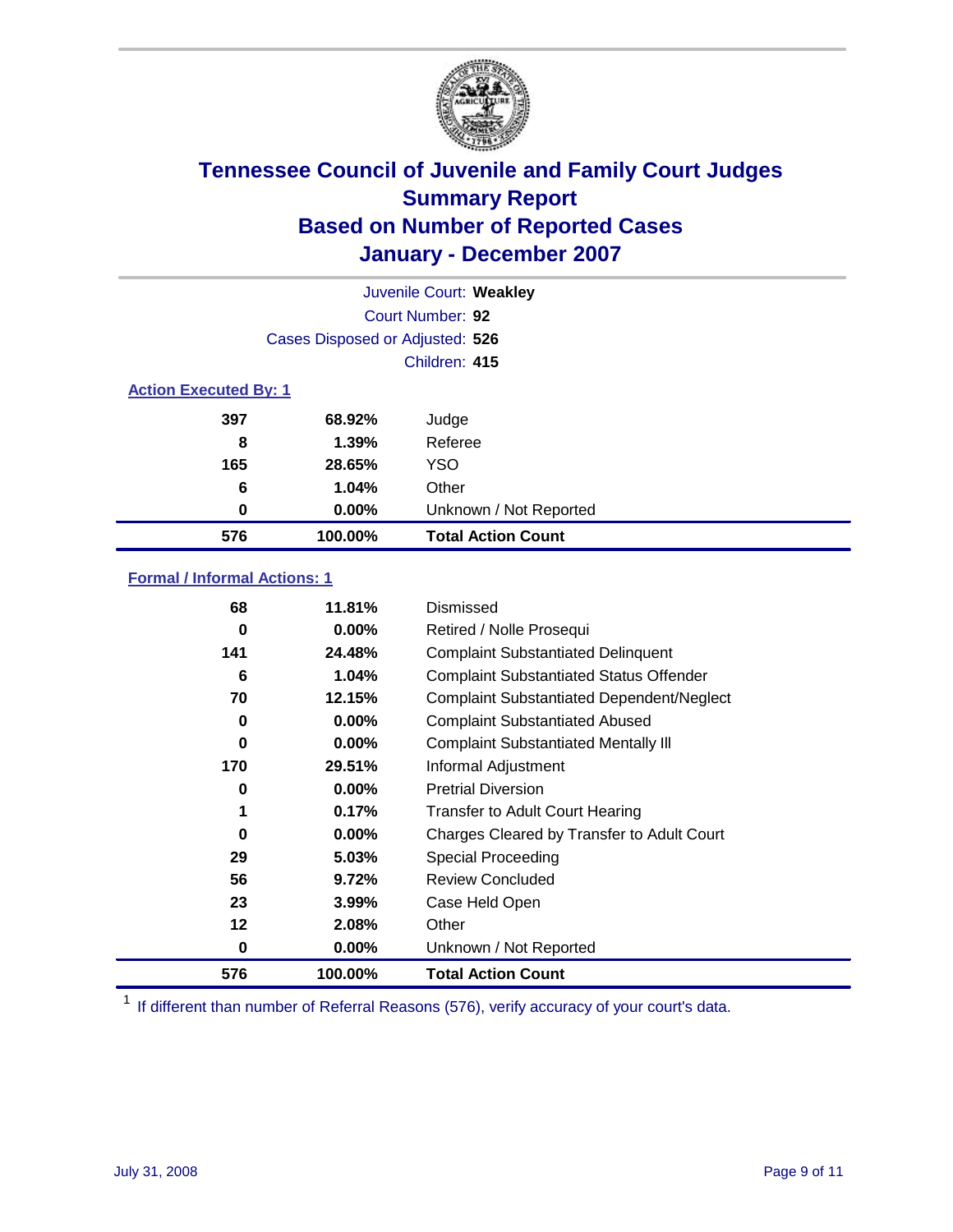

|                       |                                 | Juvenile Court: Weakley                               |
|-----------------------|---------------------------------|-------------------------------------------------------|
|                       |                                 | Court Number: 92                                      |
|                       | Cases Disposed or Adjusted: 526 |                                                       |
|                       |                                 | Children: 415                                         |
| <b>Case Outcomes:</b> |                                 | There can be multiple outcomes for one child or case. |
| 76                    | 7.10%                           | <b>Case Dismissed</b>                                 |
| 3                     | 0.28%                           | Case Retired or Nolle Prosequi                        |
| 177                   | 16.54%                          | Warned / Counseled                                    |
| 17                    | 1.59%                           | Held Open For Review                                  |
| 105                   | 9.81%                           | Supervision / Probation to Juvenile Court             |
| 5                     | 0.47%                           | <b>Probation to Parents</b>                           |
| 0                     | 0.00%                           | Referral to Another Entity for Supervision / Service  |
| 18                    | 1.68%                           | Referred for Mental Health Counseling                 |
| 14                    | 1.31%                           | Referred for Alcohol and Drug Counseling              |
| 7                     | 0.65%                           | <b>Referred to Alternative School</b>                 |
| 0                     | 0.00%                           | Referred to Private Child Agency                      |
| 1                     | 0.09%                           | Referred to Defensive Driving School                  |
| 6                     | 0.56%                           | Referred to Alcohol Safety School                     |
| 4                     | 0.37%                           | Referred to Juvenile Court Education-Based Program    |
| 6                     | 0.56%                           | Driver's License Held Informally                      |
| 1                     | 0.09%                           | <b>Voluntary Placement with DMHMR</b>                 |
| 1                     | 0.09%                           | <b>Private Mental Health Placement</b>                |
| 0                     | 0.00%                           | <b>Private MR Placement</b>                           |
| 0                     | 0.00%                           | Placement with City/County Agency/Facility            |
| 4                     | 0.37%                           | Placement with Relative / Other Individual            |
| 61                    | 5.70%                           | Fine                                                  |
| 18                    | 1.68%                           | <b>Public Service</b>                                 |
| 24                    | 2.24%                           | Restitution                                           |
| 0                     | 0.00%                           | <b>Runaway Returned</b>                               |
| 13                    | 1.21%                           | No Contact Order                                      |
| $\mathbf 0$           | 0.00%                           | Injunction Other than No Contact Order                |
| 42                    | 3.93%                           | <b>House Arrest</b>                                   |
| 53                    | 4.95%                           | <b>Court Defined Curfew</b>                           |
| 2                     | 0.19%                           | Dismissed from Informal Adjustment                    |
| 1                     | 0.09%                           | <b>Dismissed from Pretrial Diversion</b>              |
| 1                     | 0.09%                           | Released from Probation                               |
| 1                     | 0.09%                           | <b>Transferred to Adult Court</b>                     |
| 0                     | $0.00\%$                        | <b>DMHMR Involuntary Commitment</b>                   |